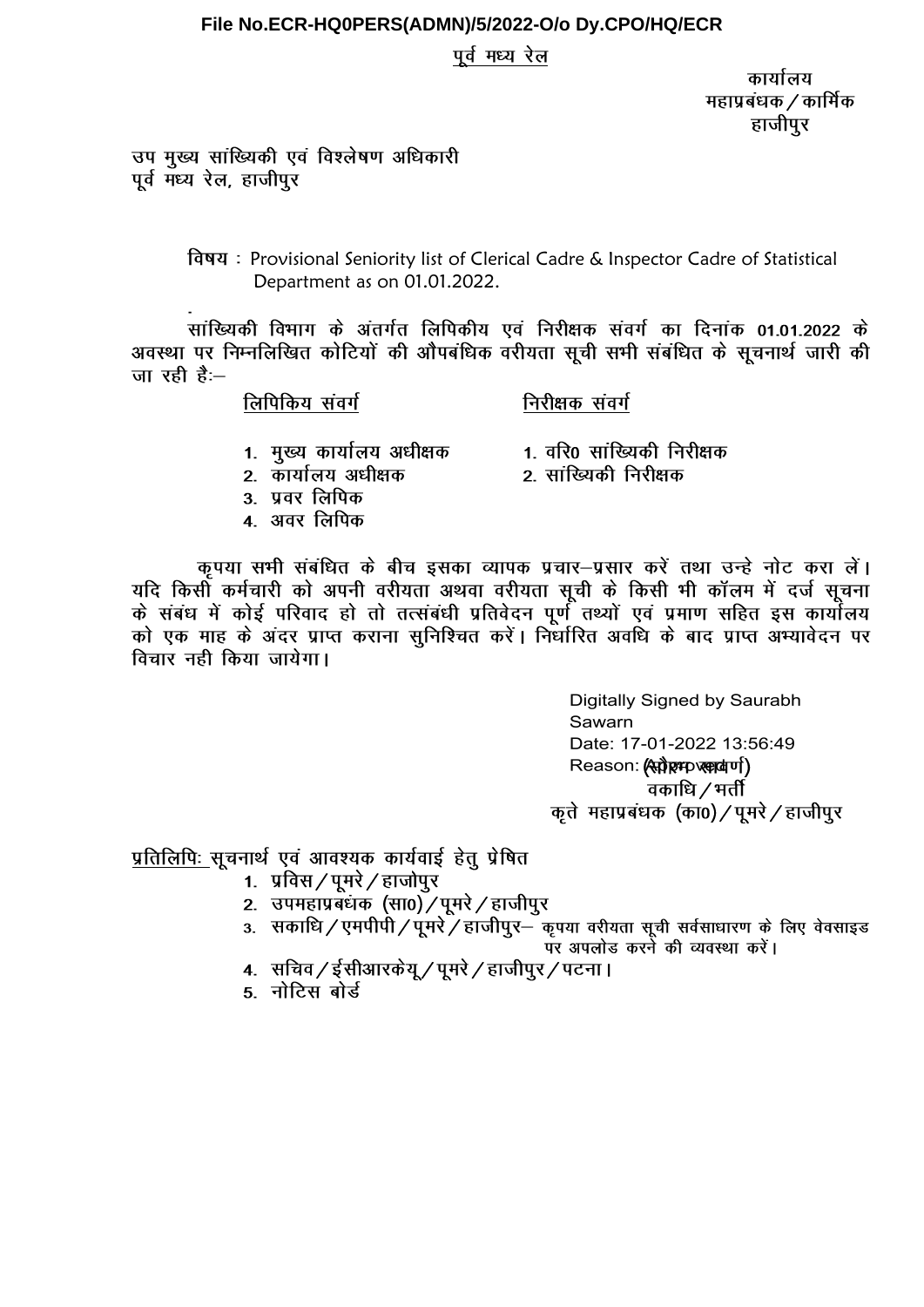|       |                                       |                           |            |        | Seniority List Of Statistical Department HQ/ECR/HJP As on 01.01.2022 |                     |               |            |             |                                                     |                     |                              |                            |
|-------|---------------------------------------|---------------------------|------------|--------|----------------------------------------------------------------------|---------------------|---------------|------------|-------------|-----------------------------------------------------|---------------------|------------------------------|----------------------------|
|       | Unit-Hajipur                          |                           |            |        |                                                                      |                     | Department-   |            | Statistical |                                                     |                     |                              |                            |
|       |                                       |                           |            |        | Sanctioned strngth                                                   |                     |               |            |             |                                                     |                     |                              |                            |
|       | <b>Designation</b>                    | Pay Band & Grade Pay      |            |        | PermaneTemp/W/C                                                      | Total               | New Pay Level |            |             |                                                     |                     |                              |                            |
| Ch.OS |                                       | 9300-34800+4600           |            | 5.     | 0                                                                    | ∍                   |               | Level-7    |             |                                                     |                     |                              |                            |
|       |                                       |                           |            |        | Total                                                                | 5                   |               |            |             |                                                     |                     |                              |                            |
|       |                                       |                           |            |        |                                                                      |                     |               |            |             |                                                     |                     |                              |                            |
| S.N.  | Name of Employee<br>(Sh/Sri/Mis/Smt.) | Father's Name<br>(Sh/Sri) | Comn.      | Desig. | PF No.                                                               | Place of<br>Posting | Educ.Qual.    | <b>DOB</b> | <b>DOA</b>  | Date of entry<br>in previous<br>grade i.e<br>4200/- | in Present<br>Grade | Date of entry Seniority Date | Remarks                    |
|       | $\mathcal{P}$                         | 3                         | 4          | ∍      | 6                                                                    |                     | 8             | 9          | 10          | 11                                                  | 12                  | 13                           | 14                         |
|       | Deo Kant Choudhary                    | Hiralal Choudhary         | UR         |        | Ch. OS 27110302529                                                   | <b>HJP</b>          | B.Sc. (Hons)  | 14.01.1969 | 20.04.1994  | 05.05.2008                                          | 02.12.2010          | 02.12.2010                   |                            |
|       | Rajnish Kumar                         | Bishwanath Pd.            | OBC        |        | Ch. OS 14639543                                                      | <b>HJP</b>          | M.Sc          | 28.10.1971 | 17.07.1999  | 05.05.2008                                          | 02.12.2010          | 02.12.2010                   | Traffic Acctt.             |
|       | <b>Bipin Kumar</b>                    | Raghunath Pd.             | <b>OBC</b> |        | Ch. OS 27108388374                                                   | <b>HJP</b>          | B.Sc. (Hons)  | 28.02.1969 | 24.09.1999  | 05.05.2008                                          | 01.11.2013          | 01.11.2013                   |                            |
| 4     | Kartik Thakur                         | Rambilash Thakur          | UR         | Ch. OS | 27107667966                                                          | <b>HJP</b>          | II.A.         | 05.02.1964 | 10.03.1992  | 20-01-1900                                          | 20.12.2019          | 19.12.2019                   |                            |
| 5     | Ritesh Kumar                          | Udai Paswan               | SC         | Ch. OS | 27116000207                                                          | <b>HJP</b>          | Intermedate   | 01.01.1984 | 24.05.2007  | 13.05.2011                                          | 19.12.2019          | 19.12.2019                   |                            |
| 6     | Sanjay Kumar                          | Chandeshwar<br>Thakur     | <b>UR</b>  | Ch. OS | 27108341357                                                          | <b>HJP</b>          | B.A.(Hons)    | 05.07.1972 | 03.08.1995  | 05.08.2004                                          | 13.09.2021          | 13.09.2021                   | Working in Admn. as<br>PGI |

|      | Seniority List Of Statistical Department HQ/ECR/HJP As on 01.01.2022 |                            |           |        |                    |            |             |               |                          |                          |                     |                              |                |
|------|----------------------------------------------------------------------|----------------------------|-----------|--------|--------------------|------------|-------------|---------------|--------------------------|--------------------------|---------------------|------------------------------|----------------|
|      |                                                                      |                            |           |        | Sanctioned strngth |            |             |               |                          |                          |                     |                              |                |
|      | Designation                                                          | Pay Band & Grade Pay       |           | l Per  | Temp/W/C           | Total      |             | New Pay Level |                          |                          |                     |                              |                |
|      | <b>OS</b>                                                            | l9300-34800 + 4200         |           | 13     | 0                  | 13         |             | Level-6       |                          |                          |                     |                              |                |
|      |                                                                      |                            |           |        | Total              | 13         |             |               |                          |                          |                     |                              |                |
|      |                                                                      |                            |           |        |                    |            |             |               |                          |                          |                     |                              |                |
| S.N. | Name of Employee                                                     | Father's Name/             | Comn.     | Desig. | PF No.             | Place of   | Educ.Qual.  | <b>DOB</b>    | <b>DOA</b>               | Date of entry            |                     | Date of entry Seniority Date | <b>Remarks</b> |
|      | (Sh/Sri/Mis/Smt.)                                                    | S/Sri                      |           |        |                    | Posting    |             |               |                          | in previous<br>grade i.e | in Present<br>Grade |                              |                |
|      |                                                                      |                            |           |        |                    |            |             |               |                          | 2800/-                   |                     |                              |                |
|      | 2                                                                    | 3                          | 4         | 5      | 6                  | 7          | 8           | 9             | 10 <sup>°</sup>          | 11                       | 12                  | 12                           | 14             |
|      | Suprabhat Singh                                                      | Late Rabindra Pd.<br>Singh | <b>UR</b> | OS     | 27116000850        | <b>HJP</b> | <b>BA</b>   | 17.04.1980    | 11.07.2011               | 07.11.2011               | 01.11.2013          | 01.11.2013                   |                |
| 2    | Sudhir Choudhary                                                     | Late Gokhul<br>Choudhary   | SC        | OS     | 27110001539        | HJP        | Matric      | 25.04.1980    | 30.05.2007               | 01.11.2013               | 31.08.2016          | 31.08.2016                   |                |
| 3    | Mukesh Kr. Singh                                                     | Surendra Singh             | <b>UR</b> | OS     | 27101100051        | <b>HJP</b> | Intermedate | 31.12.1979    | 05.12.2001<br>03.04.2003 | 01.11.2013               | 31.08.2016          | 31.08.2016                   |                |
|      | Amod Kumar                                                           | Ramesh Pd. Sinha           | OBC       | OS     | ,50320150270       | <b>HJP</b> | M.A         | 18.01.1991    | 21.04.2015               | 09.06.2017               | 19.12.2019          | 19.12.2019                   |                |
|      | Kunti Kumari Lakra                                                   | Late Mangal Lakra          | SΤ        | OS     | 27116006677        | <b>HJP</b> | B.A         | 10.04.1993    | 06.11.2015               | $\cdots$                 | 23.03.2020          | 23.03.2020                   |                |
| 6    | Kapil Kumar                                                          | Sh. Jagdish Singh          | <b>UR</b> | OS     | 27129800015        | <b>HJP</b> | 12 th Pass  | 30.10.1995    | 28.12.2015               | $\cdots$                 | 11.06.2020          | 11.06.2020                   |                |
|      | Rukaiya                                                              | Tarabuddin                 | OBC       | OS     | 27129800159        | HJP        | Intermedate | 07.08.1993    | 12.09.2016               | 12.09.2016               | 25.11.2021          | 25.11.2021                   |                |
| 8    | Garima Singh                                                         | Surendra Singh             | <b>UR</b> | OS     | 27129800198        | <b>HJP</b> | Intermedate | 27.06.1997    | 22.11.2016               | 22.11.2016               | 22.11.2021          | 22.11.2021                   |                |
| 9    | Srikant Kumar Nonia                                                  | Satya Narayan<br>Nonia     | <b>UR</b> | OS     | .39115AA0051       | <b>HJP</b> | B.A         | 15.05.1990    | 24.06.2015               | 08.09.2021               | 27.12.2021          | 27.12.2021                   | <b>LDCE</b>    |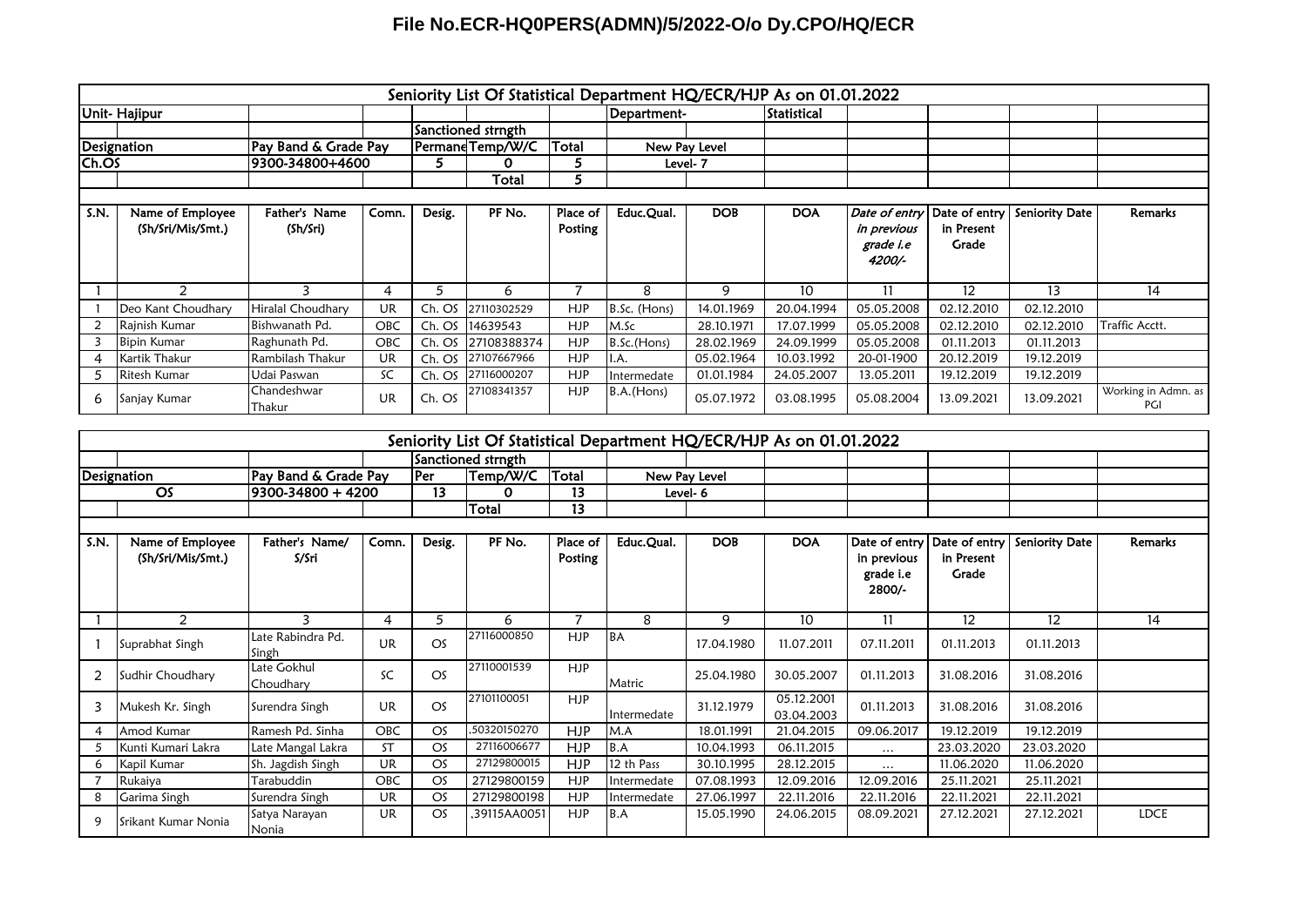|           |                                       |                         |            |                         | Seniority List Of Statistical Department HQ/ECR/HJP As on 01.01.2022 |                     |            |               |                 |                                                     |                                      |                |                |
|-----------|---------------------------------------|-------------------------|------------|-------------------------|----------------------------------------------------------------------|---------------------|------------|---------------|-----------------|-----------------------------------------------------|--------------------------------------|----------------|----------------|
|           |                                       |                         |            | Sanction strngth        |                                                                      |                     |            |               |                 |                                                     |                                      |                |                |
|           | Designation                           | Pay Band & GP           |            | <b>Per</b>              | Temp/W/C                                                             | Total               |            | New Pay Level |                 |                                                     |                                      |                |                |
| Sr. Clerk |                                       | 5200-20200+2800         |            | 4                       | 0                                                                    | 4                   |            | Level- 5      |                 |                                                     |                                      |                |                |
|           |                                       |                         |            |                         | Total                                                                | 4                   |            |               |                 |                                                     |                                      |                |                |
|           |                                       |                         |            |                         |                                                                      |                     |            |               |                 |                                                     |                                      |                |                |
| S.N.      | Name of Employee<br>(Sh/Sri/Mis/Smt.) | Father's Name/<br>S/Sri | Comn.      | Desig.                  | PF No.                                                               | Place of<br>Posting | Educ.Qual. | <b>DOB</b>    | <b>DOA</b>      | Date of entry<br>in previous<br>grade i.e<br>1900/- | Date of entry<br>in Present<br>Grade | Seniority Date | <b>Remarks</b> |
|           | $\overline{2}$                        | 3                       | 4          | 5                       | 6                                                                    | 7                   | 8          | 9             | 10 <sup>°</sup> | 11                                                  | 12                                   | 13             | 14             |
|           | Nil                                   | <b>NIL</b>              | <b>NIL</b> | <b>NIL</b>              | <b>NIL</b>                                                           | <b>NIL</b>          | <b>NIL</b> | <b>NIL</b>    | <b>NIL</b>      | <b>NIL</b>                                          | <b>NIL</b>                           | <b>NIL</b>     | <b>NIL</b>     |
|           |                                       |                         |            |                         |                                                                      |                     |            |               |                 |                                                     |                                      |                |                |
|           |                                       |                         |            |                         |                                                                      |                     |            |               |                 |                                                     |                                      |                |                |
|           |                                       |                         |            |                         | Seniority List Of Statistical Department HQ/ECR/HJP As on 01.01.2022 |                     |            |               |                 |                                                     |                                      |                |                |
|           |                                       |                         |            |                         | Sanctioned strength                                                  |                     |            |               |                 |                                                     |                                      |                |                |
|           | <b>Designation</b>                    | Pay Band & GP           |            | Per                     | Temp/W/C                                                             | Total               |            | New Pay Level |                 |                                                     |                                      |                |                |
| Jr. Clerk |                                       | 5200-20200+1900         |            | $\overline{\mathbf{3}}$ | 0                                                                    | 3                   |            | Level-2       |                 |                                                     |                                      |                |                |
|           |                                       |                         |            |                         | Total                                                                | 3                   |            |               |                 |                                                     |                                      |                |                |
|           |                                       |                         |            |                         |                                                                      |                     |            |               |                 |                                                     |                                      |                |                |
| S.N.      | Name of Employee<br>(Sh/Sri/Mis/Smt.) | Father's Name/<br>S/Sri | Comn.      | Desig.                  | PF No.                                                               | Place of<br>Posting | Educ.Qual. | <b>DOB</b>    | <b>DOA</b>      | Date of entry<br>in previous<br>grade i.e           | Date of entry<br>in Present<br>Grade | Seniority Date | <b>Remarks</b> |
|           | $\mathcal{L}$                         | 3                       | 4          | 5                       | 6                                                                    | 7                   | 8          | 9             | 10              | -11                                                 | 12                                   | 13             | 14             |
|           | Akhileshwar Kumar                     | Vinodi Pd. Singh        | <b>ST</b>  | Jr.Clerk                | ,27110474018                                                         | <b>HJP</b>          | Matric     | 10.01.1969    | 12.02.1988      |                                                     | 16.02.2021                           | 16.02.2021     |                |
| 2         | Sanjeev Kumar                         | Indradeo Yadav          | OBC        | Jr.Clerk                | .00329800546                                                         | <b>HJP</b>          | B.A        | 28.10.1999    | 19.03.2016      |                                                     | 03.08.2021                           | 03.08.2021     | Own Request    |
|           |                                       |                         |            |                         |                                                                      |                     |            |               |                 |                                                     |                                      |                |                |